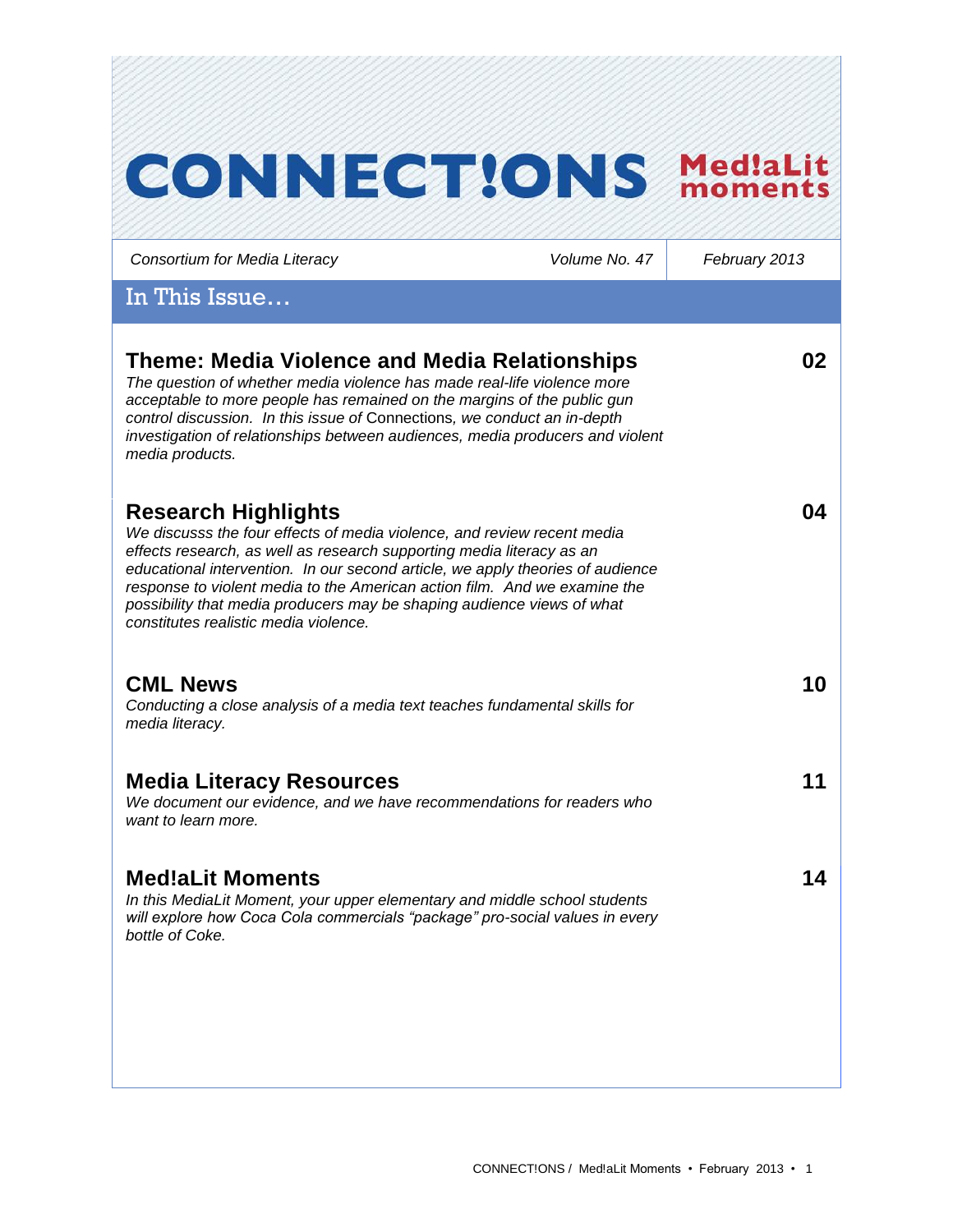# Theme: Media Violence and Media Relationships

Two weeks ago, President Obama's State of the Union address reached an emotional climax with a defense of new gun control legislation: "The families of Newtown deserve a vote... the countless other communities ripped open by gun violence—they deserve a vote." A few weeks earlier, Obama had issued an executive order which received far less attention. In it, he directed the CDC to conduct research into the causes of and prevention of gun violence, including "investigating the relationship between video games, media images and violence" (Bachman, "Obama's Gun Agenda Includes Media Violence Study," *Adweek* online, 16 January 2013).

News articles from *The Washington Post* and other sources report that Adam Lanza, the shooter at Sandy Hook Elementary, owned an extensive library of violent video games. Could he have learned behaviors and attitudes through his game play which contributed to real-world violence? Craig Anderson, a psychologist at Iowa State University who has conducted experimental studies of violent video games for decades, explains: "None of these extreme acts. . .occurs because of only one risk factor; there are many factors, including feeling socially isolated, being bullied, and so on. But if you look at the literature, I think it's clear that violent media is one factor; it's not the largest factor, but it's also not the smallest" (Carey, "Shooting in the Dark," *New York Times* online, 11 February 2013). While it would be sensationalistic, even exploitative, to cite Lanza's actions as clear proof of media influence, the body of research on audience responses to violent media point to a need for media literacy education as a violence prevention strategy.

Media literacy should not be seen only as a preventative strategy for kids and young adults, however. Media literacy skills are also important to the work of citizenship in the aftermath of tragedies such as the Newtown shooting. For those readers who read or viewed news reports about the shooting and its aftermath, what are your recollections about those stories? Who was interviewed, and for what purposes? As the authors of a 2009 news media study argue, many stories about school violence present information within a "problem frame" which generates and amplifies fear among audiences. The authors conducted a content analysis of stories about school crime and violence in *USA Today* and *The New York Times* from 1990 to 2006, and paired the analysis with data from the National Center for Education Statistics. The statistical data indicated a substantial decline in violent crime against students during the study period. The content analysis showed that roughly 42% of articles commented on the rates of violent crime in schools, but only 8% framed the issue as a declining problem.

Moreover, many of the articles provided few resources for discussing school violence as a substantive issue. 47.4% focused on an incident at a single school, and 47.7% relied on the perceptions of parents and students about specific incidents as their main source of information. Parents and students were most likely to discuss how it feels to be a victim, to be related to a victim, or to hold concerns about school violence. Rather than help readers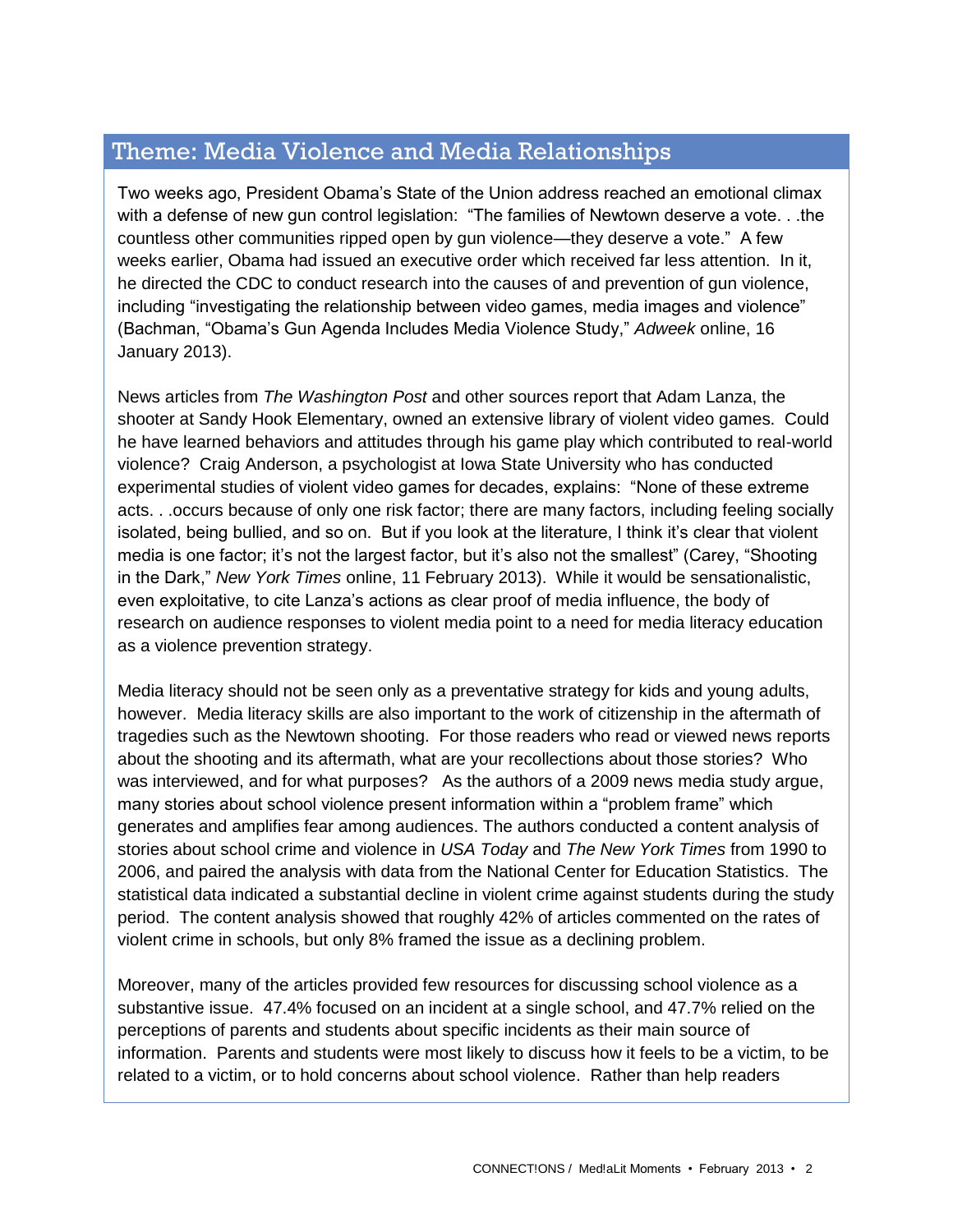understand the causes of events or view them within a larger context, these articles were more likely to enhance a sense of imminent threat. Furthermore, 40.3% of articles mention the shooting at Columbine High School, and many of these suggest that Columbine has affected schools across the country in concrete and measurable ways—suggesting that we have entered a new era in which school violence is an inescapable part of American society and must be dealt with accordingly (Kupchik and Bracy, "The News Media on School Crime and Violence").

Citizenship in a  $21^{st}$  century society doesn't just involve rational discussion about policy solutions to urgent social issues. It requires practice with analyzing the ways in which news and other sources of information frame the issues for us, and it requires an awareness of how our emotional reactions to both news and entertainment media can color our responses to the issues as well. In this issue of *Connections*, we conduct a timely, relevant discussion about audiences, media producers, and their relationships with violent media texts. In our first research article, we review some of the recent literature on the social effects of media violence, as well as recent literature supporting the use of media literacy education as an effective intervention for reducing the risks associated with consumption of violent media. In our second research article, we discuss audience attractions to violent entertainment, and suggest that the American fascination with "action" narratives may contribute to a symbiotic interaction between two effects—fear of victimization, and an appetite for media featuring retaliatory violence to allay that fear. In our final research article, we examine recent experimental studies and review historical developments in the representation of violence to suggest that media producers have conditioned audiences to perceive media violence in particular ways. And, in our MediaLit Moment, your upper elementary and middle school students will examine how a commercial can deliver a social message and build the image of a brand all at once.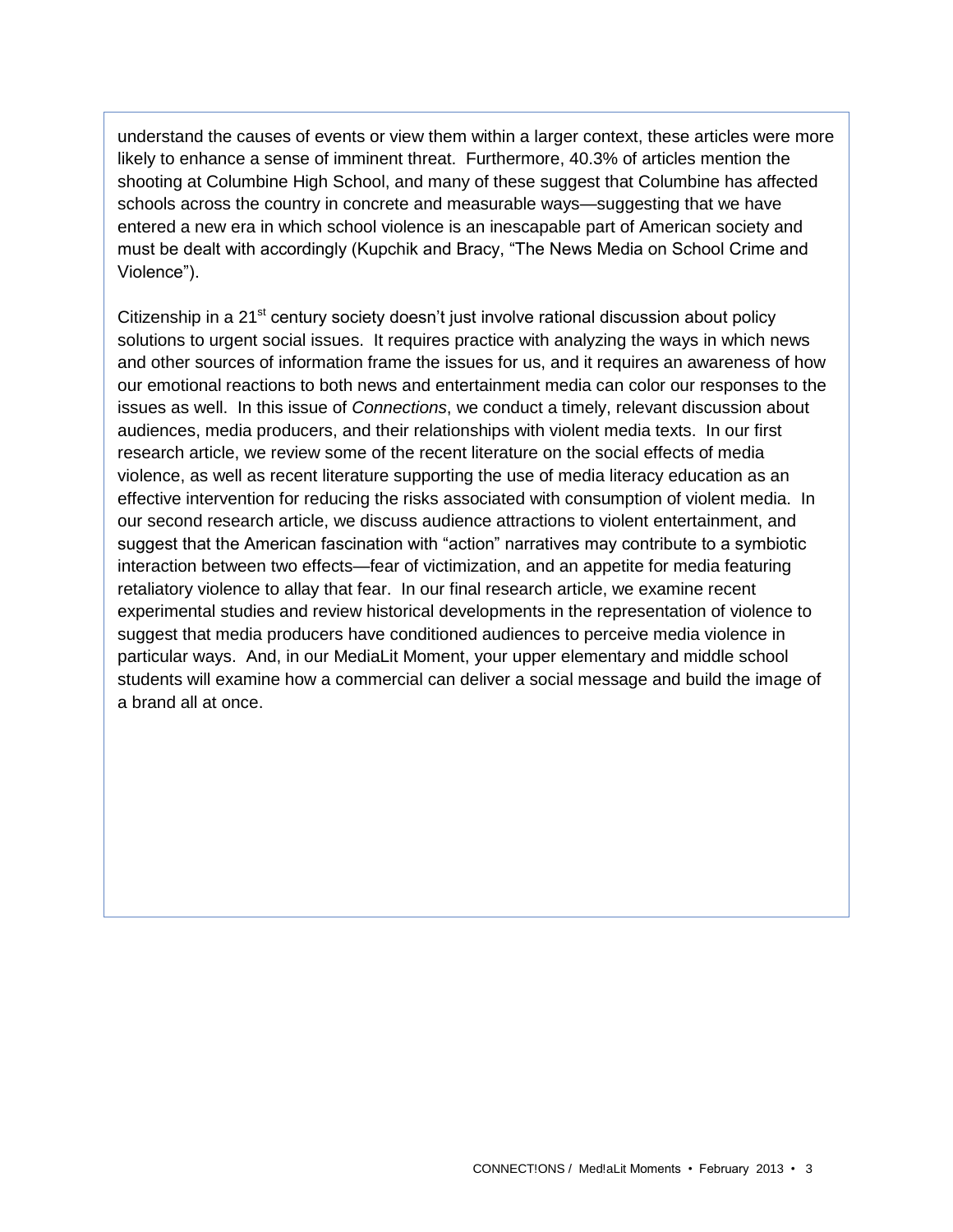# Research Highlights

## **Four Effects of Media Violence**

The CML curriculum *Beyond Blame: Challenging Violence in the Media* references four effects of media violence. These are:

- Increased aggressiveness and anti-social behavior
- Increased fear of becoming a victim
- Increased desensitization to violence and the victims of violence
- Increased appetite for violence in entertainment and real life

*Beyond Blame* focuses attention on these effects so that students can use critical thinking skills to recognize the influences of violent media in their own lives, and to take action based on what they've discovered for themselves and with others in their class. In addition, the focus of *Beyond Blame—*and any well-designed media literacy unit on this topic-- is to help students understand the interplay between media texts, media producers and audiences that lead to media effects and their negative consequences for our society.

The effects listed above are based on a summary report by the American Psychological Association Commission on Violence and Youth published in 1993. Recent research still cites these as recognizable effects of consuming violent media. For example, a 2009 longitudinal survey study found that German secondary school students who were exposed to more violent games reported increased physical aggression 30 months later. The authors argue that the length of time between surveys and the design of the study strengthened the claim that exposure to violent games was responsible for the increases in aggression (Möller and Krahé, "Exposure to Violent Video Games and Aggression").

The effect of fear of victimization is supported by a 2010 study in which participants viewed a violent television program which depicted both violent criminals and corrupt police officers. Some participants viewed episodes of the program more frequently than others, and some viewed episodes in which some of the most vivid images of violence were edited out. The study revealed that people who watched vivid violent media with greater frequency gave higher estimates of the prevalence of crime (and of police immorality) in the real world (Riddle, "Always on My Mind").

In the area of desensitization, one researcher completed a study in 2008 which tested whether exposure to violent entertainment television programs, local newspapers and local television news affected reactions to sample national newspaper stories recounting violent events. 476 adults from three US regions were surveyed, and the survey instrument included eight items to measure empathy ("trait empathy") among respondents. Regression analysis indicated that low trait empathy and heavy consumption of local news predicted blunted emotional responses to the sample stories--a classic desensitization effect. (Scharrer, "Media Exposure and Sensitivity to Violence in News Reports").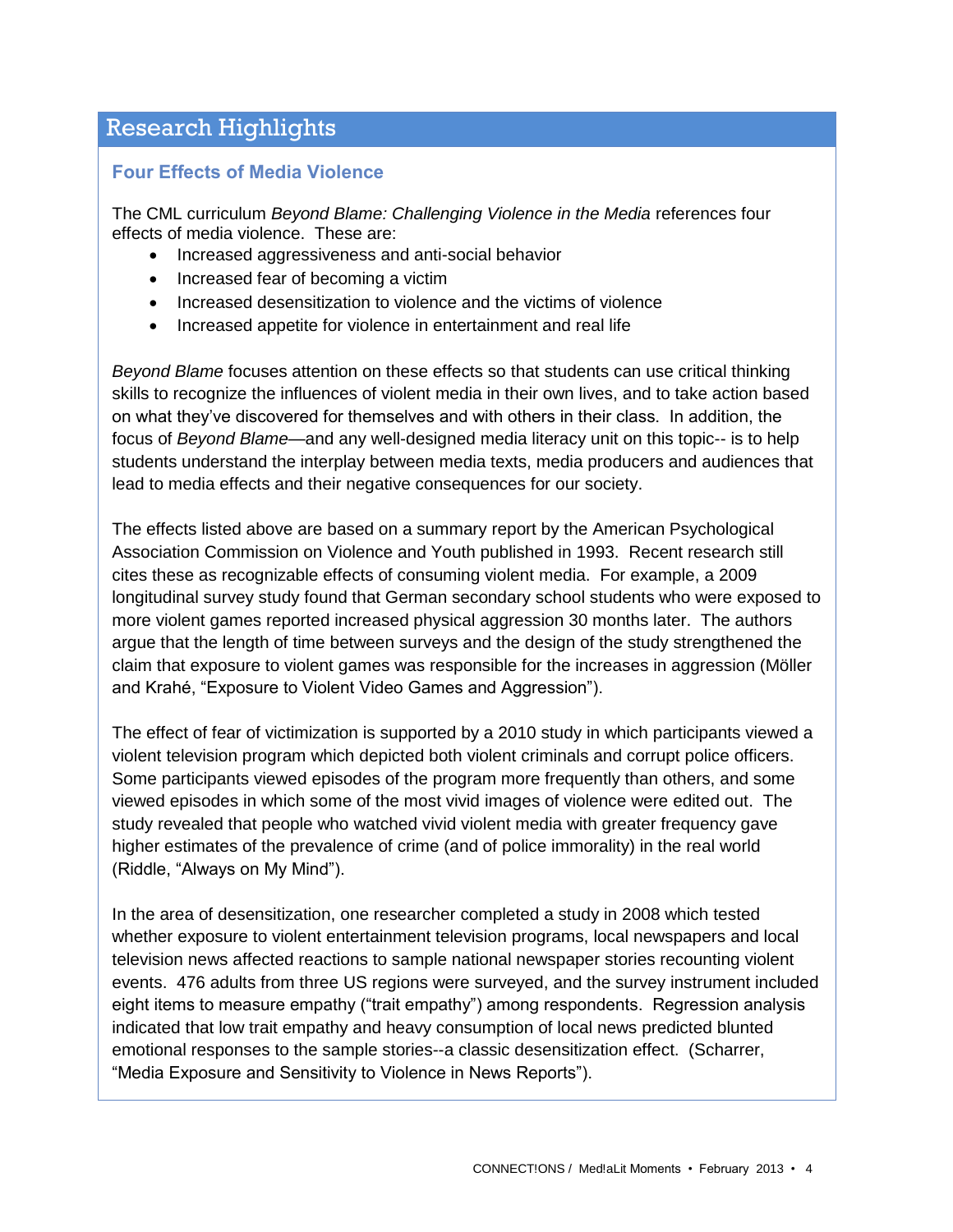Increased appetite for media violence is demonstrated by a 2011 study of  $4<sup>th</sup>$  graders in a Berlin elementary school. Students were asked to list favorite electronic games; completed a questionnaire on leisure time activities, and submitted anonymous peer ratings on the aggressiveness of other students in their class. These were supplemented by teacher ratings of the aggressiveness of individual students. The procedure was repeated a year later. The authors found that openly aggressive children not only maintained but intensified their preference for violent games over time (Von Salisch et al., "Preference for Violent Electronic Games").

Perhaps the most salient question is which interventions might be able to weaken the link between violent media consumption and problem behaviors in the lives of children and young adults? Evidence that media literacy curricula offer such an intervention is beginning to mount. In 2009, Erica Scharrer published the results of a media literacy program which included instruction on four high-risk portrayals of media violence identified in the National Television Violence Study of 1998. The evaluation of the program demonstrated that students developed critical attitudes towards media violence through comprehension of and critical thinking about the ethical issues involved ("I Noticed More Violence"). An evaluation published last year of a health and media literacy program implemented in two elementary schools in the northeastern US indicated significant increases in students' understanding that media violence is unrealistic and can make children act more aggressively; and increased student understanding that advertising can make smoking and fast foods look healthy and can affect their desires and behaviors (Bickham and Slaby, "Effects of a Media Literacy Program").

Last year also saw the publication of a peer-reviewed article which evaluated an implementation of *Beyond Blame*. During the 2007-2008 academic year, 1,693 sixth-eighth grade students from school districts around Southern California participated in the study. Students were assigned to one of three "treatment" conditions: teacher trained in delivery of the curriculum, untrained teacher, and control. A comparison of pre- and post-test responses found that students in both intervention groups were more likely than students in the control group to agree that violent media may cause the effects discussed in the curriculum; and also found that students in the trained group were more likely than controls to understand the five core concepts/key questions of media literacy (Webb and Martin, ["Evaluation of a US-Based](http://www.tandfonline.com/doi/abs/10.1080/17482798.2012.724591)  [Media Literacy Violence Prevention Curriculum"](http://www.tandfonline.com/doi/abs/10.1080/17482798.2012.724591)).

For more information on *Beyond Blame*, visit the CML website at [www.medialit.org](http://www.medialit.org/)

#### **Attractions and Reactions to Media Violence**

What attracts audiences to media violence? According to Jeffrey Goldstein, audiences are most often attracted to violence when it is embedded in an engaging narrative, and in narratives which have a predictable outcome involving a just resolution with a clear triumph of good over evil ("Why We Watch," 212-226). Do you have any fond memories of wrapping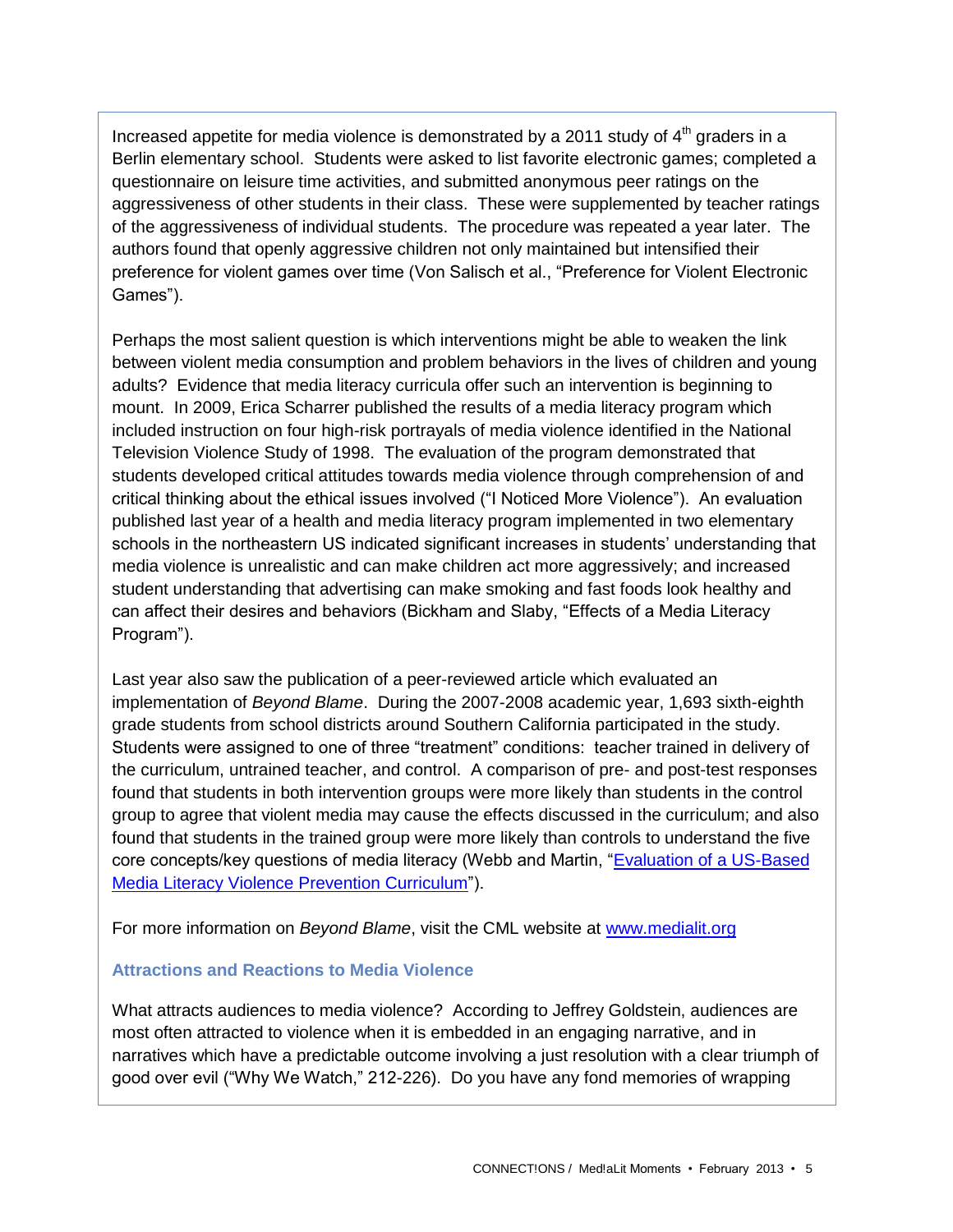yourself up in a comforter and watching a scary movie with a family member or significant other? Research also suggests that violent imagery is more attractive in a safe, familiar environment. Audiences need to feel that someone else is in danger, and that it is imaginary. The protected environment of the home or movie theater also allows audiences to make a choice between empathy and detachment with regard to the characters on screen (Duncum, "Attraction s to Violence," 24). In addition, contemporary research suggests that it is not violence per se which most people find attractive, but rather the ability to make judgments about fictional characters with respect to their moral worth (Duncum, 25).

Typical narratives in which transgressive violence is followed with retribution by a protagonist may also trigger a complex set of emotional reactions among audiences. Media researcher Dolf Zillman argues that audiences adopt a "witness perspective" to violent media, and respond to characters much as we do in real life. When we hold a positive view of characters and see them threatened with violence, we experience anxiety and fear as we might in real life—except that we do so within a safe, protective zone. And within that zone, such emotions may still be pleasurable (Zillman, "The Psychology of the Appeal of Portrayals of Violence").

When the moment is reached that the protagonist turns the tables, the excitation from earlier anxiety fuels a euphoric reaction. According to Zillman, the excitement created by retaliation is due in part to what he calls "excitation-transfer," in which one state of excitement transfers to another. According to this theory, emotional arousal often lingers after the cause of it has ceased and one has adjusted cognitively to a new situation. Emotional reactions lag behind cognitive reactions. If residues of the initial emotional response remain at the time of a second emotional stimulus, the second response will be greater than if the residue did not exist. With narratives which move from unjustified violence to retribution, an arousal residue from prior distress intensifies enjoyment, making the initial, transgressive violence an essential precursor to the emotional gratification of the retaliatory violence (Duncum, 28).

All this has wider social implications. According to Zillman, research indicates that people who are fearful of becoming victims are more likely to be drawn toward retaliatory violence because they take pleasure in justice done (op. cit.). Reflecting on the issues at stake, Zillman speculates that the desire of audiences to live in a safe world, especially when feeling threatened, influences the acceptance of violence to secure safety—both on screen and in the real world.

Arts educator Paul Duncum draws on an analysis of American action films to support this theory. In this analysis, violent action heroes may be unsavory characters in one way or another, but still defend a cherished way of life, as well as the basic unit of traditional values, the family. In essence, the violent hero represents the State. He battles against the forces of instability—anarchy, subversion, crime, terrorism-- and defends the family unit against the forces which threaten it (Horsley, "Action-Revenge Films").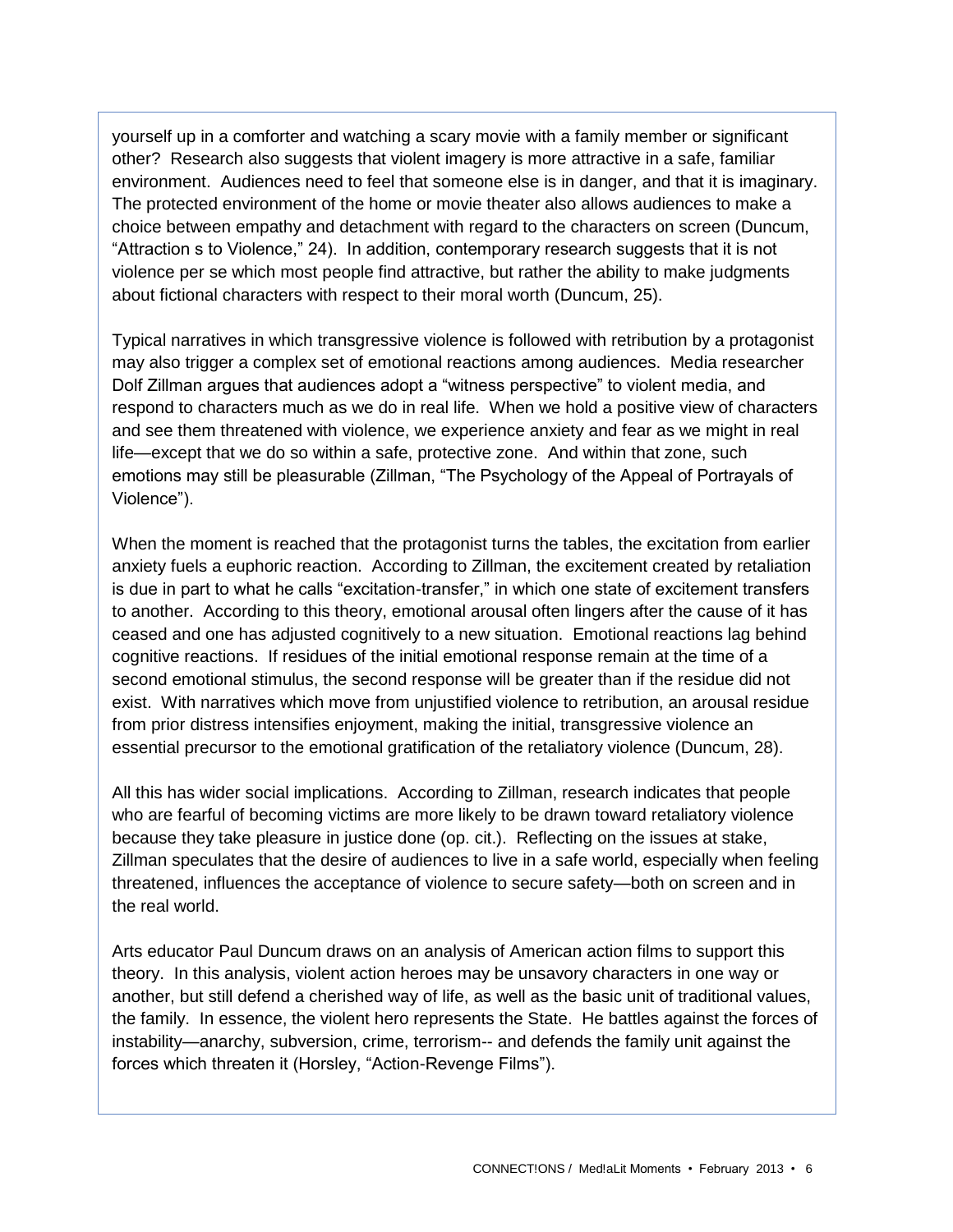The formula not only justifies the violence perpetrated by the hero, but ultimately popularizes it as family entertainment. This has implications for parents and educators as well. Media rated as family fare for American households may include generous helpings of retaliatory violence. Research generally supports this contention. According to one study, violence on prime-time television is perpetrated by protagonists 30% more often than it is by antagonists (Lichter et al., "Examining How Violence Is Presented on Television"). As Duncum remarks, "Truth, justice and the American way are defended by violence more often than threatened by it" (32). And yet American audiences may not be entirely satisfied. Many researchers have shown that, in general, audience anxiety is increased, not decreased, following exposure to media violence (Duncum, 32). Such findings open up the disturbing prospect that action films and programs can lead to a vicious cycle in which fear continually drives audience demand for violent media.

So far we have considered the role of audiences and media texts in this scenario, but, without a doubt, media producers play a role as well. Most producers argue that they are simply responding to audience demands for violent entertainment. While there may be truth to the claim, the evidence is anything but overwhelming. For example, in one recent study, 481 college students viewed different versions of the same prime-time television program: a graphically violent version, a version in which violence was less graphic, and a non-violent version. Participants found the non-violent version significantly more enjoyable than the two violent versions. (Weaver and Wilson, "The Role of Graphic and Sanitized Violence in the Enjoyment of Television Dramas").

Finally, and most importantly, few producers have been willing to admit that the story formula described above has generated significant revenues, and a significant desire to maintain, if not expand their offerings in this genre (Potter, *The Eleven Myths of Media Violence*, chapter 7). While audience reactions to violent media are many and complex, media literacy education is needed to help both children and adults engage in sustained reflection on the role media producers play in shaping their demand for violent content.

## **Perceptions of Violence**

The *Beyond Blame* curriculum includes a lesson in which students offer their definitions of media violence. That's a valuable exercise to conduct with your own children or students, and not just because they're given the opportunity to apply their analytic skills and to imagine the impact of violence on audiences. When perceptions of violence are discussed, those can be used to target instruction as well.

Two studies from the last decade reveal common patterns of perception, as well as a high degree of variability among subjects. In one study, participants were shown three versions of an episode of "Walker, Texas Ranger." The first version was essentially unedited; the second edited to remove some acts within violent scenes; and the third edited to reduce the number of violent acts to a minimum within each violent scene. After viewing the episodes,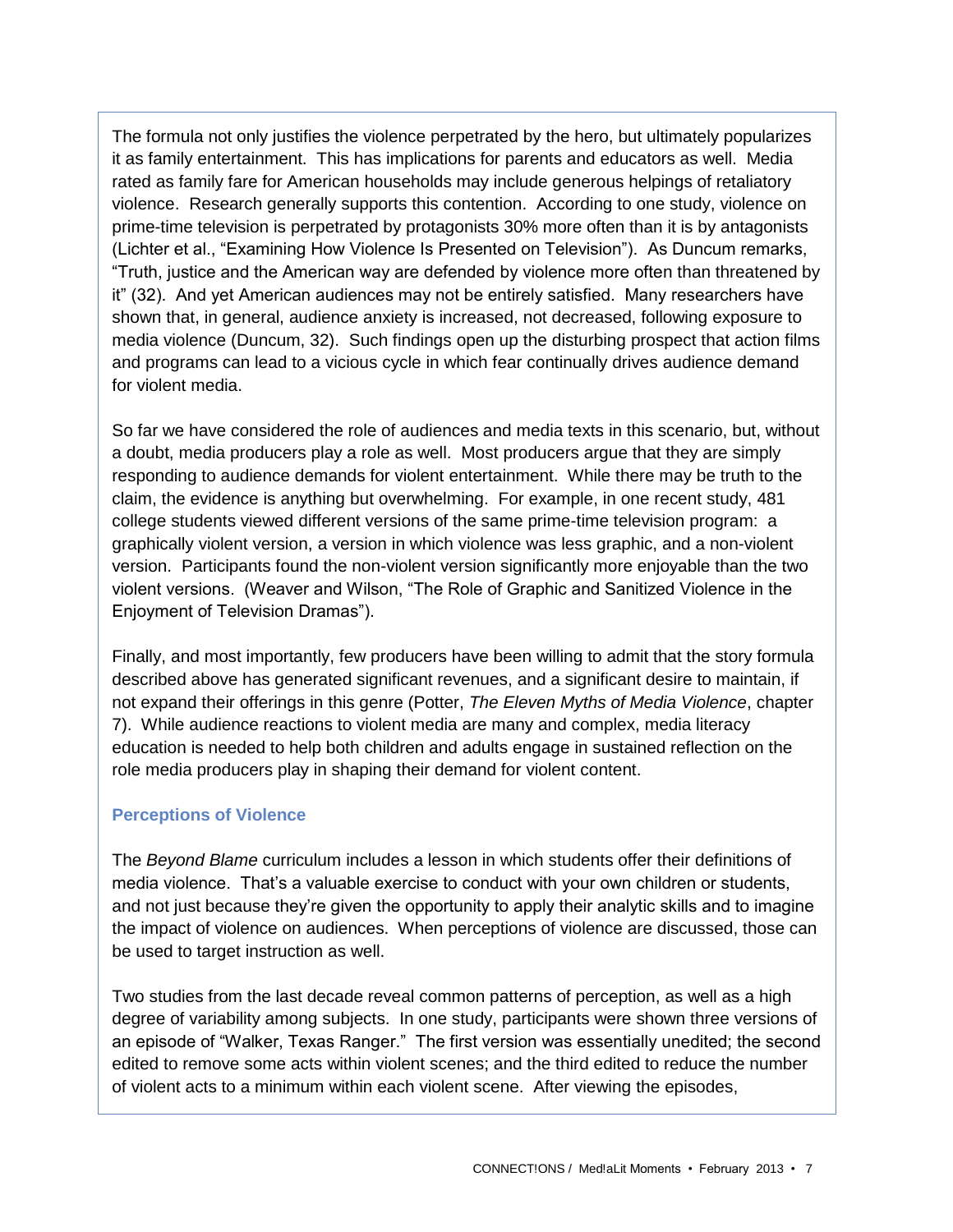participants completed a questionnaire which asked them to rate the violence in the episode, and to offer their reactions to the violence it contained. Variation among respondents to the same version of the episode was significantly higher than variation in responses to the different versions. As a whole, participants tended to focus on the characteristics of explicitness and graphicness to construct their interpretation of violence (Potter et al., "Perceptions of Television").

The second study explored audience definitions of violence among two focus groups. An adult group of respondents were shown a variety of fiction films and television programs which featured violence, and given access to video equipment which allowed them to edit excerpts from each to articulate their definitions of violence. A second group of children aged 9 to 13 viewed excerpts of media from a wide variety of genres, and participated in focus group interviews. Adult participants tended to identify lack of moral justification as a defining feature of violence. The realism of violence, particularly its graphic nature, emerged as a secondary definition. Children in this study defined violence through their anxiety about violent scenarios they imagined could happen to them (Morrison and Millwood, "The Meaning and Definition of Violence").

A common theme emerges from these studies—participants noticed explicit and/or graphic depictions most often, rated them as one of the most important indicators of violence, and also viewed them as the most realistic aspects of screen violence. But media texts and audience characteristics aren't the only factors at play in these perceptions. Significant evidence points towards the influence of media producers in the articulation of definitions of violence.

In the second study, adult participants included policemen, World War II combat veterans, and lower-income individuals who had witnessed violence in pubs and on the street. Throughout the study, many in this group discussed the violence they had witnessed in real life, yet their judgments regarding realistic screen violence sometimes conflicted with their eyewitness accounts. For example, one policeman remarked, "When you are in a pub fight, it's over in seconds" (297). Yet the group of policemen editing a scene of a violent beating in a pool hall judged the sounds associated with the beating as one of the elements that made the scene most violent. This characterization becomes even more intriguing when considered together with a statement by a young man familiar with violence. When asked about the differences between real life violence and screen violence, he replied: "There's not so much noise for a start" (ibid.).

A brief account of the recent history of screen violence may be helpful in explaining media influence on perceptions of realistic violence on screen. In the United States, the Hollywood Production Code of 1934 restricted depictions of cinematic violence. When characters were shot, actors typically clutched their chest and fell to the ground. When the American ground offensive began in Vietnam in 1965, readers of *Life* magazine were encountering images of dead and mortally wounded civilians and U.S. soldiers. The screen violence permitted by the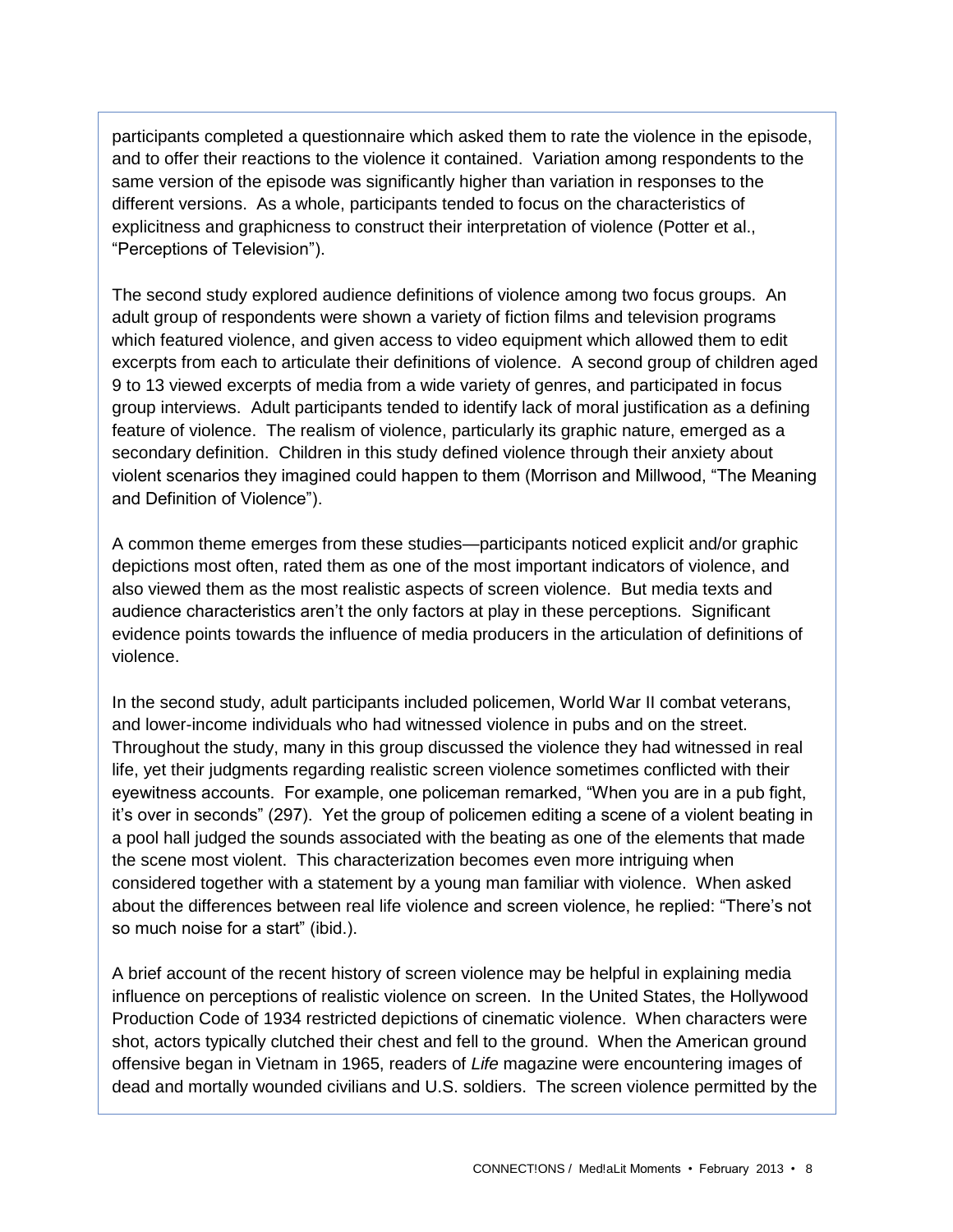production code seemed sanitized by comparison. By 1968, the code gave way to the system of ratings in place today.

In 1967 and 1968, two films, Arthur Penn's "Bonnie and Clyde," and Sam Peckinpah's "The Wild Bunch," introduced film audiences to much more explicit depictions of violence. Both used slow-motion cinematography and explosive blood "squibs" hidden in actors' costumes to represent gun violence. The final scene of "Bonnie and Clyde," in which the gangsters' bodies were raked by bullets, was praised by film reviewer Pauline Kael for its depiction of "the dirty reality of death" (quoted in Tait, "Visualising Technologies and the Ethics and Aesthetics of Screening Death," 338). Yet in explaining his intentions for the scene, Penn described it as a "ballet of death" (ibid.). The slow motion choreography of both films not only presented images which the human eye would not be able to register in real life, but rendered them as a spectacle to be consumed.

Decades later, this highly aesthetic treatment of violence has become a standard feature of films and television programs across a variety of genres. While the conclusion is not inescapable, it seems likely that audiences have been conditioned by the visibility of death in such scenes as a marker of the "real." If this is the case, audiences may be overlooking other considerations. Is the scenario for the story or the scene in which violence plays a part credible? Credibility apparently plays a part in the definition of violence offered by children in the second study. Teachers and parents would be well advised to help children and students explore the wider contexts of media violence, as well as the sensory aspects of representation in particular scenes.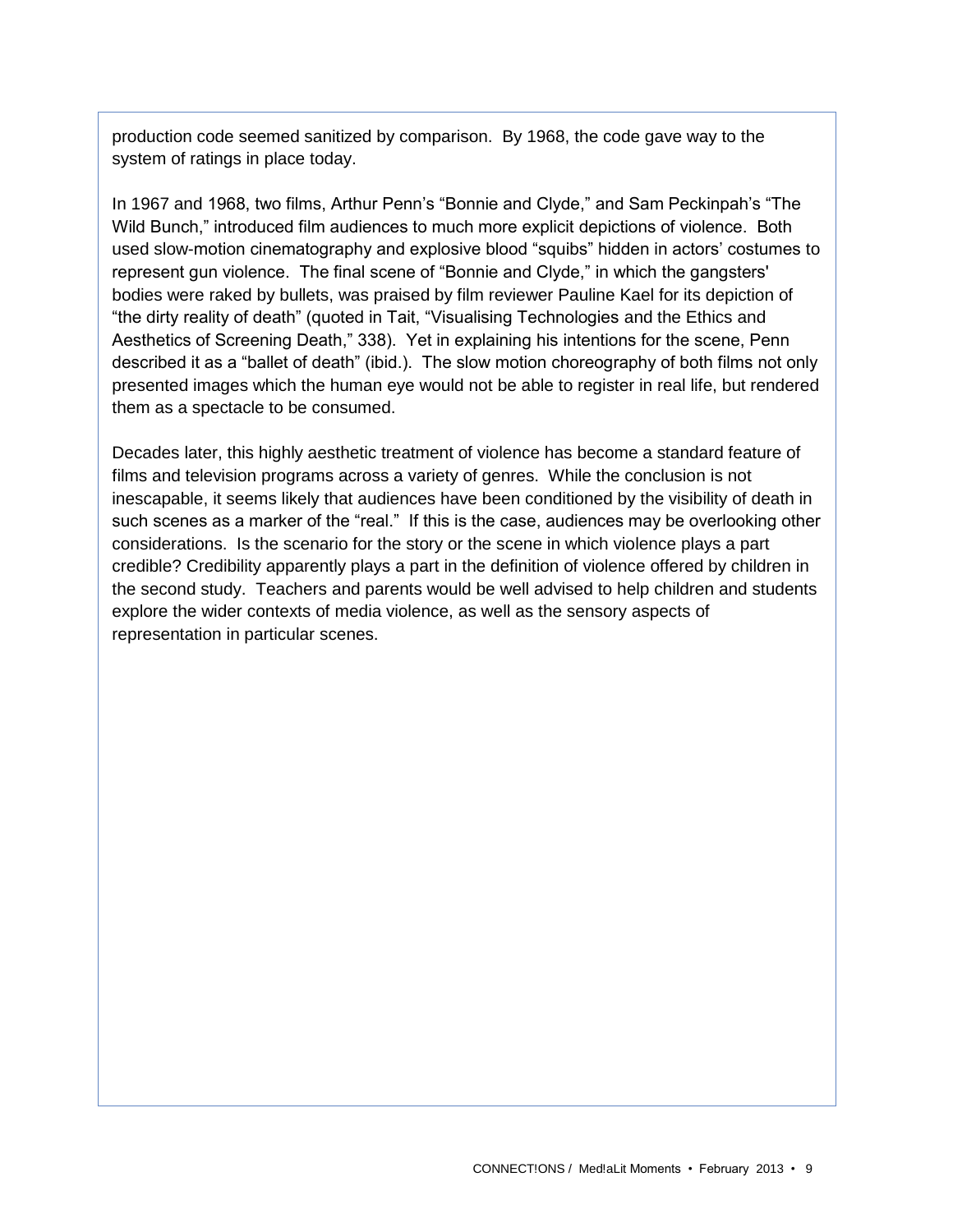## CML News

## **[http://www.medialit.org](http://www.medialit.org/)**

#### **Conducting a Close Analysis**

Knowing how to conduct a close analysis of a media text is a fundamental media literacy skill. Learning to conduct a close analysis teaches deep deconstruction skills and enables students to really tune into what is happening in a media text. By looking and listening closely to language, visuals, music, and by asking the 5 Key Questions of Media Literacy throughout the process, you and your students will be surprised at how much is packed into a 140 character tweet or a one-minute movie trailer! You can find "How to Conduct a 'Close Analysis' of a Media Text" in CML's free book titled *Literacy for the 21st Century* (first edition) at [www.medialit.org.](http://www.medialit.org/) CML's worksheets for deep deconstruction address both content analysis and contextual analysis.

## **About Us…**

The Consortium for Media Literacy addresses the role of global media through the advocacy, research and design of media literacy education for youth, educators and parents.

The Consortium focuses on K-12 grade youth and their parents and communities. The research efforts include nutrition and health education, body image/sexuality, safety and responsibility in media by consumers and creators of products. The Consortium is building a body of research, interventions and communication that demonstrate scientifically that media literacy is an effective intervention strategy in addressing critical issues for youth.

**[www.consortiumformedialiteracy.org](file:///C:/Users/BethanyT/Documents/www.consortiumformedialiteracy.org)**

# **CONSORTIUM** for **MEDIA LITERACY**

**Uniting for Development**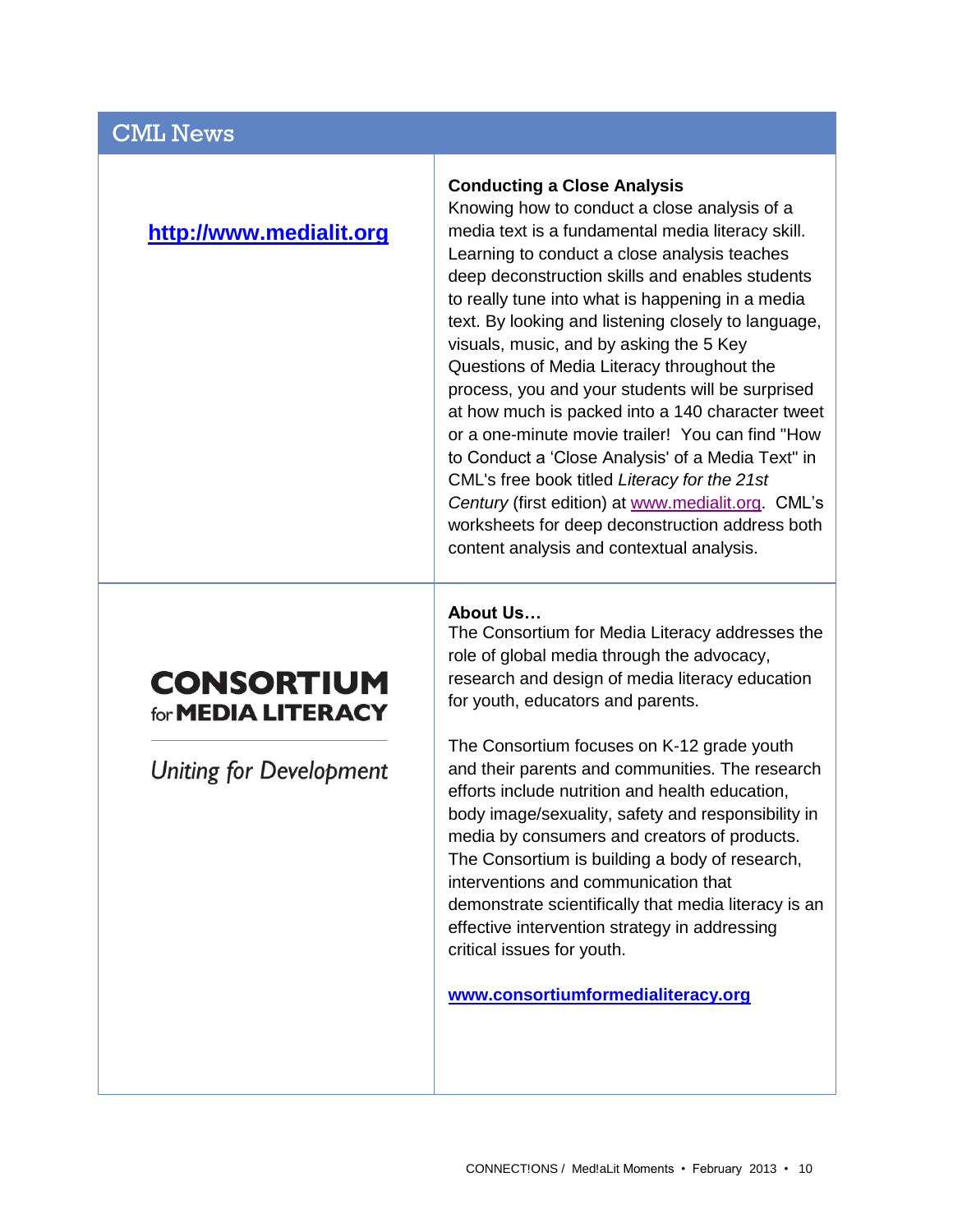## Resources for Media Literacy

**Teaching Tip:** Producers of media use a creative language to heighten fear during violent events. Some of these creative tricks include noise level, lighting, and background music. Who will ever forget the music from the movie *Jaws* as the shark approaches the unassuming swimmers? Are your students aware of these tricks of the trade?

#### **Sources cited in this issue:**

- Bachman, Katy. "Obama's Gun Agenda Includes Media Violence Study." *Adweek* 16 January 2013. Web.
- Bickham, David S., and Ronald G. Slaby. "Effects of a Media Literacy Program in the US on Children's Critical Evaluation of Unhealthy Media Messages About Violence, Smoking, and Food." *Journal of Children and Media* 6.2 (2012): 255-271.

Carey, Benedict. "Shooting in the Dark." *New York Times* 11 February 2013. Web.

Duncum, Paul. "Attractions to Violence and the Limits of Education." *Journal of Aesthetic Education* 40.1 (2006): 21-38.

Goldstein, Jeffrey. "Why We Watch." *Why We Watch: The Attractions of Violent Entertainment*. Ed. Jeffrey Goldstein. New York: Oxford University Press, 1998. 212-226.

Horsley, Jake. "Action-Revenge Films." *Violence in Film and Television.* Ed. James D. Torr. San Diego, CA: Greenhaven Press, 2002. 43-51.

- Kupchik, Aaron, and Nicole L. Bracy. "The News Media on School Crime and Violence: Constructing Dangerousness and Fueling Fear." *Youth Violence and Juvenile Justice* 7.2 (2009): 136-155.
- Lichter, S. Robert et al. "Examining How Violence is Presented on Television." *Violence in Film and Television*. Ed. James D. Torr. San Diego, CA: Greenhaven Press, 2002. 83-92.
- Möller, Ingrid, and Barbara Krahé. "Exposure to Violent Video Games and Aggression in German Adolescents: A Longitudinal Analysis." *Aggressive Behavior* 35.1 (2009): 75-89.
- Morrison, David E., and Andrea Millwood. "The Meaning and Definition of Violence." *International Journal of Media and Cultural Politics* 3.3 (2007): 289-305.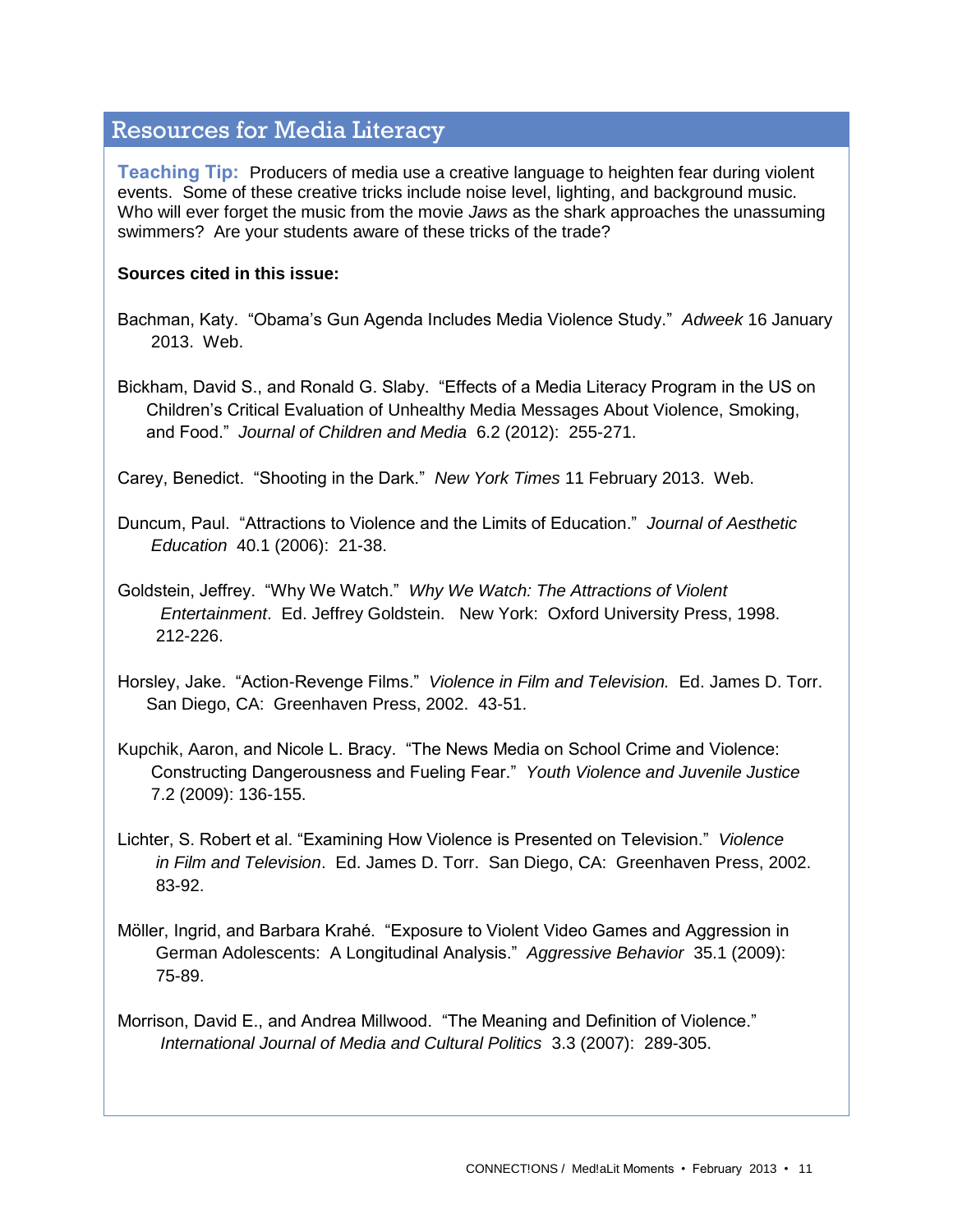- Potter, W. James. *The 11 Myths of Media Violence.* Thousand Oaks, California: Sage Publications, 2003.
- Potter, W. James., et al. "Perceptions of Television: A Schema Explanation." *Media Psychology* 4.1 (2002): 27-50.
- Riddle, Karyn. "Always on My Mind: Exploring How Frequent, Recent, and Vivid Television Portrayals Are Used in the Formation of Social Reality Judgments." *Media Psychology* 13.2 (2010): 155-179.
- Scharrer, Erica. "'I Noticed More Violence': The Effects of a Media Literacy Program on Critical Attitudes Toward Media Violence." *Journal of Mass Media Ethics* 21.1 (2006): 69-86.
- "Media Exposure and Sensitivity to Violence in News Reports: Evidence of Desensitization?" Conference Paper – International Communication Association Annual Meeting. Montreal, Canada: May 2008. pps. 1-39.
- Tait, Sue. "Visualising Technologies and the Ethics and Aesthetics of Screening Death." *Science as Culture* 18.3 (2009): 333-353.
- Von Salisch, Maria, et al. "Preference for Violent Electronic Games and Aggressive Behavior Among Children: The Beginning of the Downward Spiral?" *Media Psychology* 14.3 (2011): 233-258.
- Weaver, Andrew J., and Barbara J. Wilson. "The Role of Graphic and Sanitized Violence in Enjoyment of Television Dramas." *Human Communication Research* 35.3 (2009): 442-463.
- Webb, Theresa, and Kathryn Martin. "Evaluation of a US School-Based Media Literacy Violence Prevention Curriculum on Changes in Knowledge and Critical Thinking Among Adolescents." *Journal of Children and Media* 6.4 (2012): 430-449.
- Zillman, Dolf. "The Psychology of the Appeal of the Appeal of Portrayals of Violence." Ed. Jeffrey Goldstein. *Why We Watch: The Attractions of Violent Entertainment*. New York: Oxford University Press, 1998. 179-211.

## **Other Recommended Resources:**

Holbert, Lance R., et al. "Fear, Authority and Justice: Crime-Related TV Viewing and Endorsements of Capital Punishment and Gun Ownership." *Journalism and Mass Communication Quarterly* 81.2 (2004): 343-363.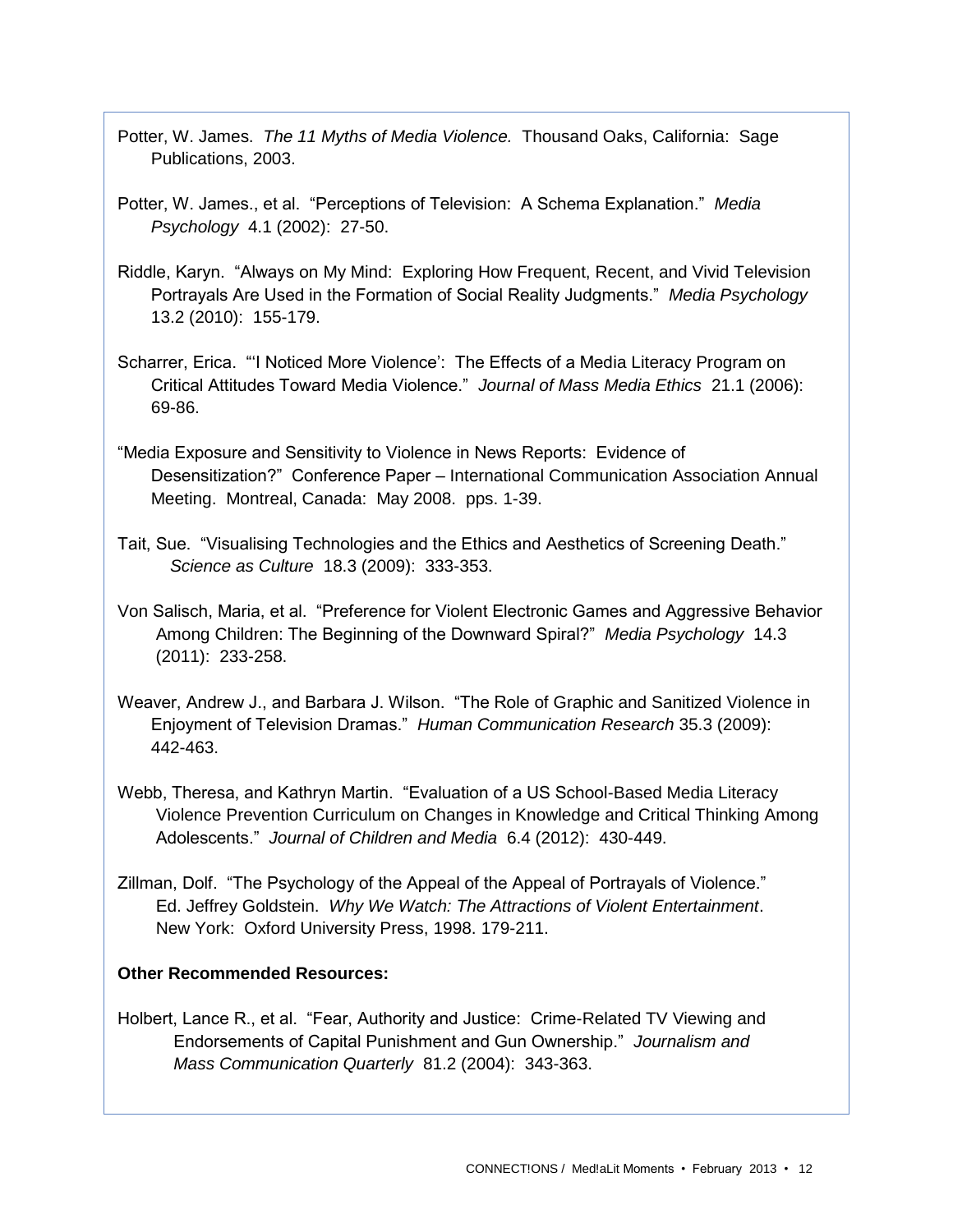- Scharrer, Erica. "Men, Muscles, and Machismo: The Relationship Between Television Violence Exposure and Aggression and Hostility in the Presence of Hypermasculinity." *Media Psychology* 3.2 (2001): 159-188.
- Smith, Stacy L., et al. "Brandishing Guns in American Media: Two Studies Examining How Often and in What Context Firearms Appear on Television and in Popular Video Games." *Journal of Broadcasting & Electronic Media* 48.4 (2004): 584-606.
- Weaver, C. Kay, and Cynthia Carter, eds. *Critical Readings: Violence and the Media*. New York: Open University Press, 2006.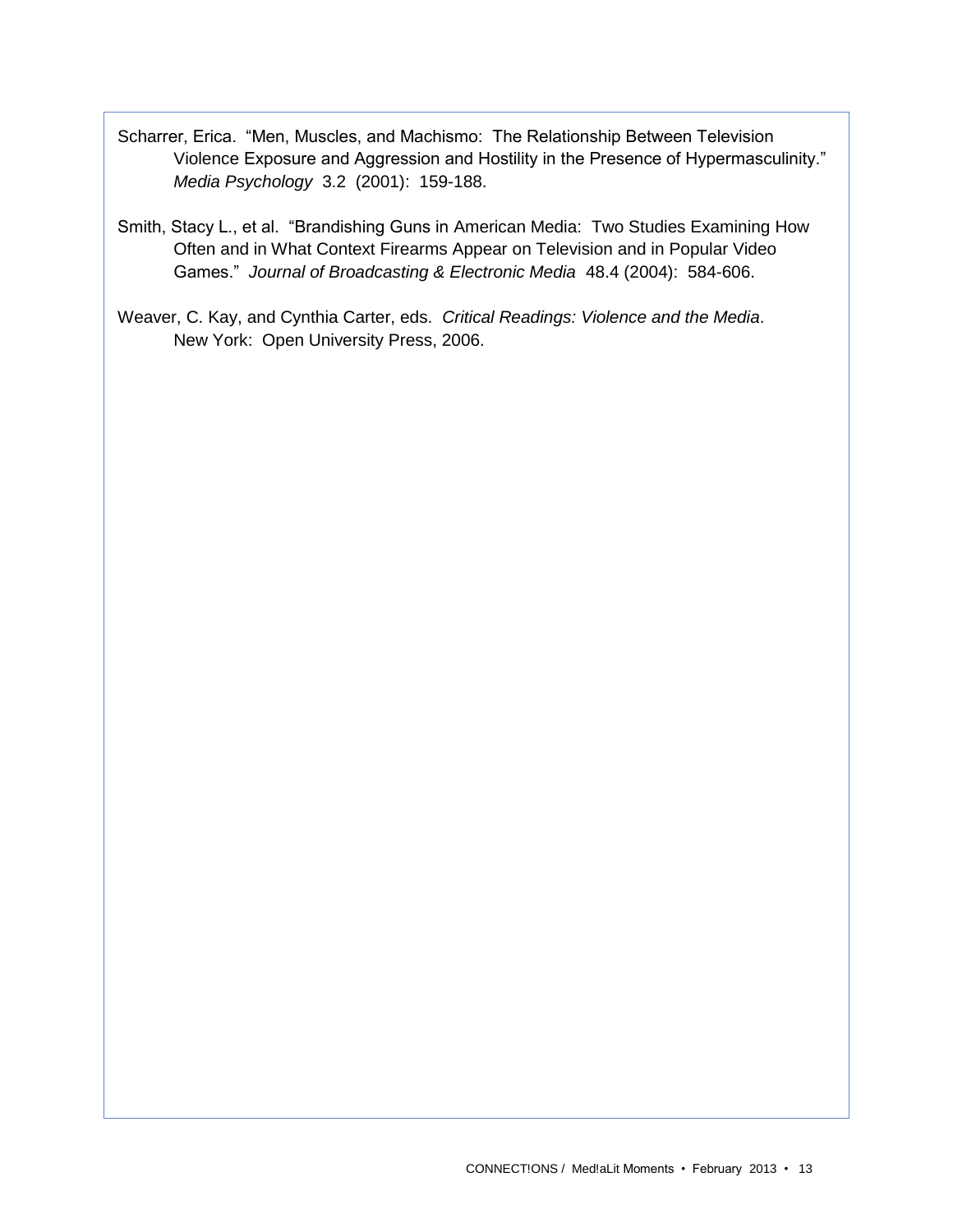# Med!aLit Moments

#### **What's in a Bottle of Coke?**

When advertisements attempt to associate certain values with a brand, they often deploy images which subtly reference those values. Not so with a brand like Coca Cola. In 1971, Coca Cola's "I'd like to teach the world to sing" television commercial forged a direct link between Coke and world peace. In this MediaLit Moment, your students will examine a 2013 Superbowl commercial from Coca Cola which utilizes a variety of documentary images to make a statement about the brand. The fun—and the challenge—of the activity lies in identifying the values, lifestyles and beliefs which "fit" within the brand.

*Have students analyze how a television commercial attributes positive values to a brand* 

**AHA**!: The producers of this commercial want me to believe that Coca Cola is part of everything that's good about the world!

**Key Question #4**: What values, lifestyles and points of view are represented in, or omitted from, this message?

**Core Concept #4**: Media have embedded values and points of view.

**Key Question #5**: Why was this message sent? **Core Concept #5**: Most media messages are organized to gain profit and/or power.

**Grade Level**: 5-8

**Materials:** computer, high speed internet connection, data projector, screen

**Activity:** Ask students if any of them watched the Superbowl. Did they have any favorite commercials? Do they remember any that were really patriotic? Commercials for Jeep and Dodge trucks might come to mind. Tell students that they're going to take a closer look at a Superbowl commercial for Coca Cola which also says that the product stands for something: <https://www.youtube.com/watch?v=sngjAw3TRPk>

Play the commercial twice and allow students some time for comments and questions. The commercial makes use of security camera footage to "discover" people around the world in their best or most altruistic moments. Ask, how does the commercial make them feel? How does the security camera footage in the commercial help to make them feel that way?

If time permits, give them a basis for comparison by playing a Superbowl commercial for Hyundai which utilizes fantasy and wish fulfillment to "say" something about the brand: <https://www.youtube.com/watch?v=CAe-06mUHkI>